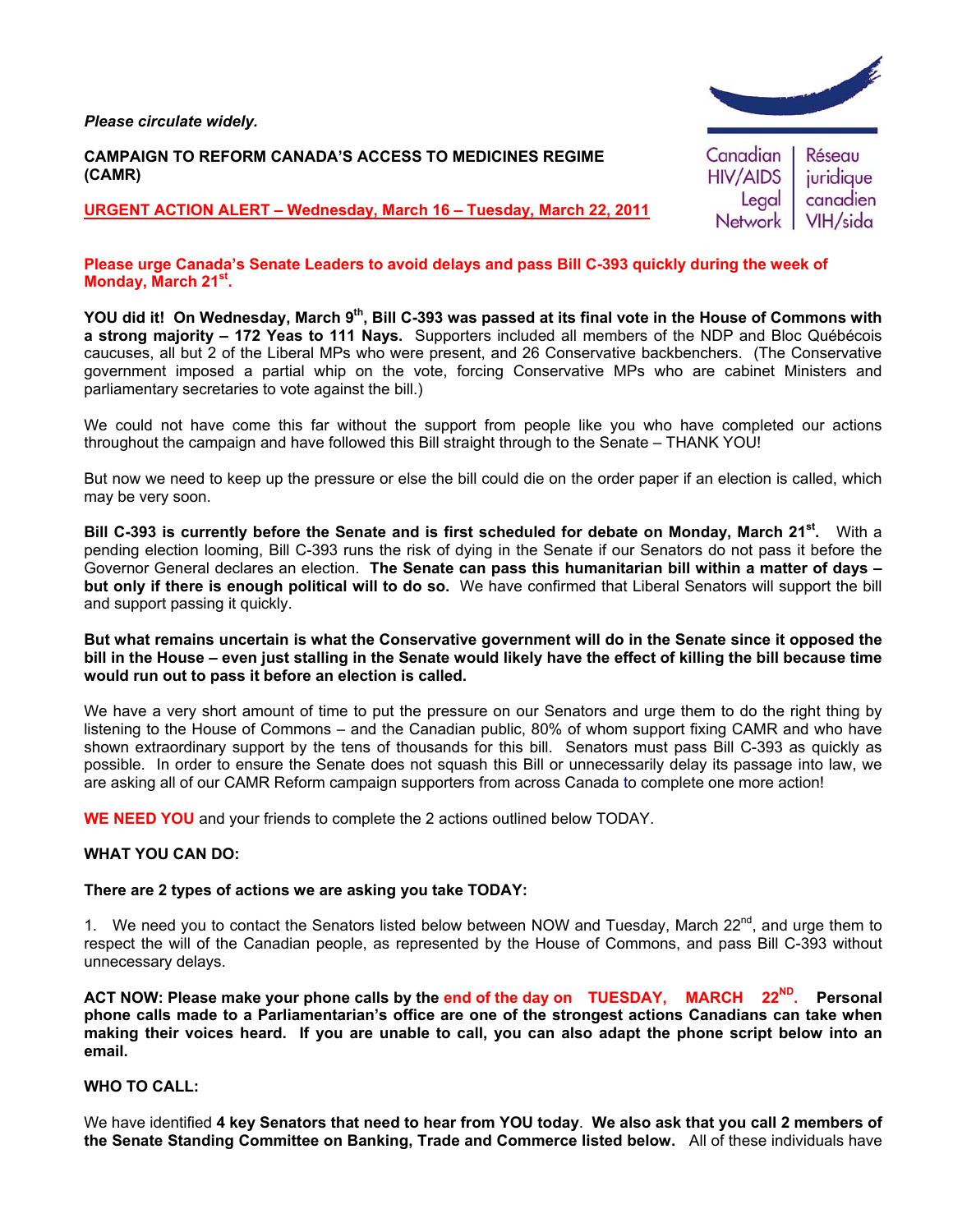the power to pass Bill C-393 without delays. Therefore, it is imperative that they hear from Canadians **AS SOON AS POSSIBLE.** 

**1. Marjory Le Breton – Leader of the Conservative Government in the Senate**  Telephone: 613-943-0756 or 1-800-267-7362 Email: lebrem@sen.parl.gc.ca

**2. Gerald Comeau – Deputy Leader of the Conservative Government in the Senate**  Telephone: 613-943-1448 or 1-800-267-7362 Email: comeag@sen.parl.gc.ca

**3. Michael Meighen – Chair of the Senate Standing Committee on Banking, Trade and Commerce**  Telephone: 613-943-1421 or 1-800-267-7362 Email: meighen@sen.parl.gc.ca

**4. Larry Smith – Conservative member of the Senate Standing Committee on Banking, Trade and Commerce** 

Telephone: 613-996-8555 or 1-800-267-7362 Email: smithla@sen.parl.gc.ca

### **Other (Conservative) Members of the Banking Committee:**

**Irving Gerstein**  Telephone: 613-947-4041 or 1-800-267-7362 Email: (none)

**Stephen Greene**  Telephone: 613-947-4210 or 1-800-267-7362 Email: greens@sen.parl.gc.ca

**Vim Kochhar**  Telephone: 613-943-4023 or 1-800-267-7362 Email: kochhv@sen.parl.gc.ca

**Percy Mockler**  Telephone: 613-947-4225 or 1-800-267-7362 Email: mocklp@sen.parl.gc.ca

**Donald Oliver**  Telephone: 613-943-1445 or 1-800-267-7362 Email: olived@sen.parl.gc.ca

Once you have called these Senators, **please check out our Secondary List below** (page 4) and (if you are able to and willing!) **please call 3 more Conservative Senators from your province.** It is important that all Senators hear from concerned Canadians in the coming days about Bill C-393, and so we have included a complete list in case you and your networks are willing to place even more phone calls.

## **WHAT TO SAY:**

**Check out this easy script** that you can use when speaking with the Senators or when leaving a message with an assistant or on voicemail: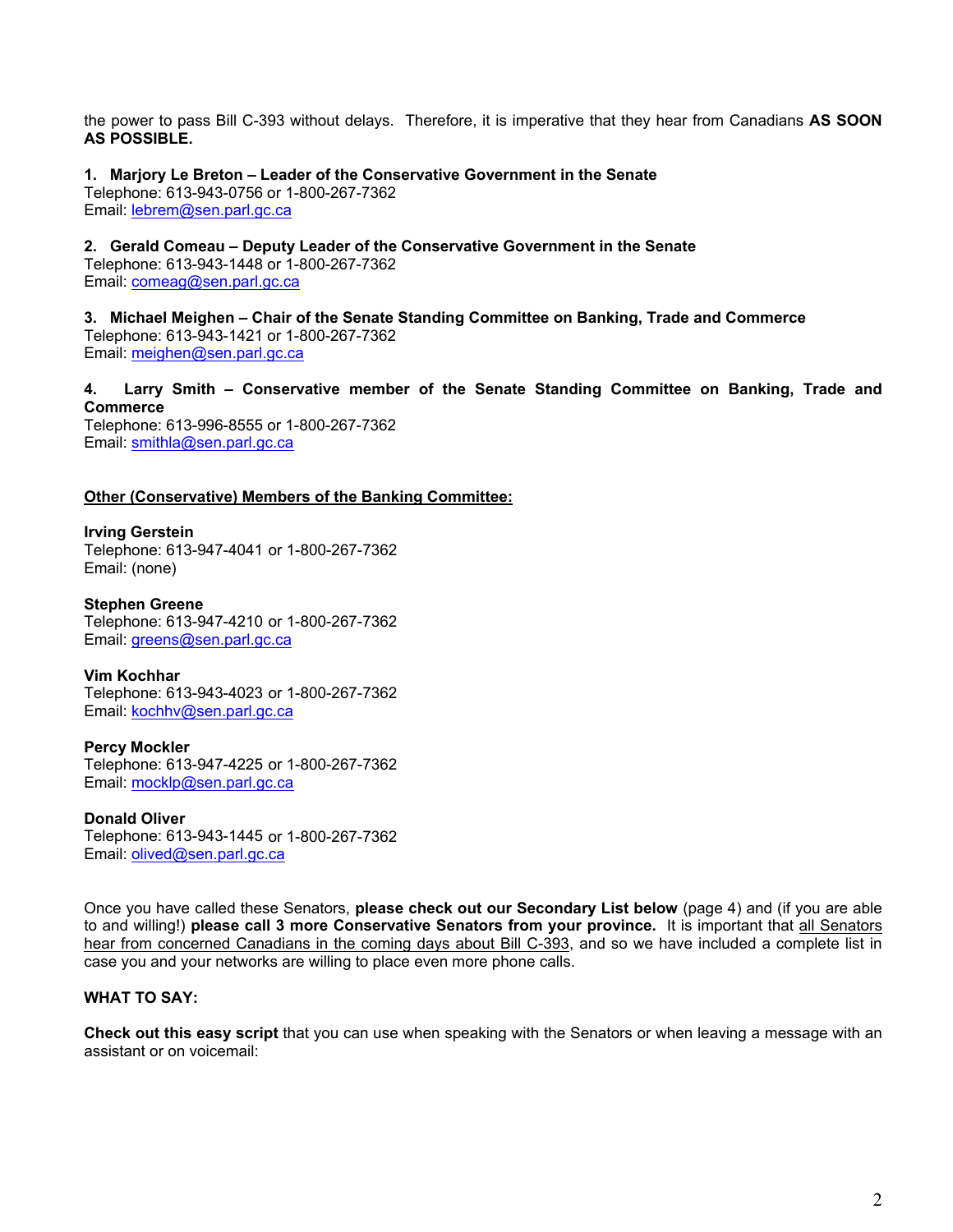My name is \_\_\_\_\_\_ and I am a concerned citizen from direct city/town and province). My phone number is \_\_\_\_\_\_\_\_\_\_\_\_\_\_\_. I would like to speak with \_\_\_\_\_ (insert Senator's name) about Bill C-393, which aims to fix Canada's Access to Medicines Regime and will soon be up for debate in the Senate on Monday, March 21<sup>st</sup>.

As you know, Bill C-393 was passed in the House of Commons with a strong majority. The Senate must now respect the will of the Canadian people, as represented by the House of Commons, and pass Bill C-393 without unnecessary delays.

According to a public opinion poll, 80% of Canadians across the county support the proposed changes to Canada's Access to Medicines Regime. I am one of those Canadians and I would like to see affordable, life-saving drugs get to places like sub-Saharan Africa, where thousands of people die every day without medicines that could save their lives. It would be just wrong if Bill C-393 dies because of political maneuvering by Senators that stalls this bill until an election is called. This is an important humanitarian initiative and all Parliamentarians should be united in making CAMR work by passing this bill. I look forward to hearing your response and seeing your support in the Senate to make sure this bill can be brought to a vote quickly and be passed. It's too important to let it die because of partisan games in Parliament. Thank you.

**2. Please visit www.avaaz.org/en/save\_lives and send your email to Prime Minister Harper, Senator LeBreton and Senator Meighen today.** This will only take a few minutes of your time and will make sure these important individuals know that Canadians care about the fate of Bill C-393 in the Senate.

There are two other amazing e-actions you can take as well:

### **The Canadian HIV/AIDS Legal Network email initiative at www.LetDemocracyWin.ca**

and

#### **Universities Allied for Essential Medicines (UAEM) 's e-petition at http://org2.democracyinaction.org/o/6158/p/dia/action/public/?action\_KEY=6028**

These are all independent actions and we ask that you take a moment to complete all 3 to lend your voice and support to these multipronged initiatives. Please share these links widely with your friends, family and networks.

# **Thank you for your support on this important campaign!**

**For more information on Bill C-393 and this campaign, please visit www.aidslaw.ca/camr.**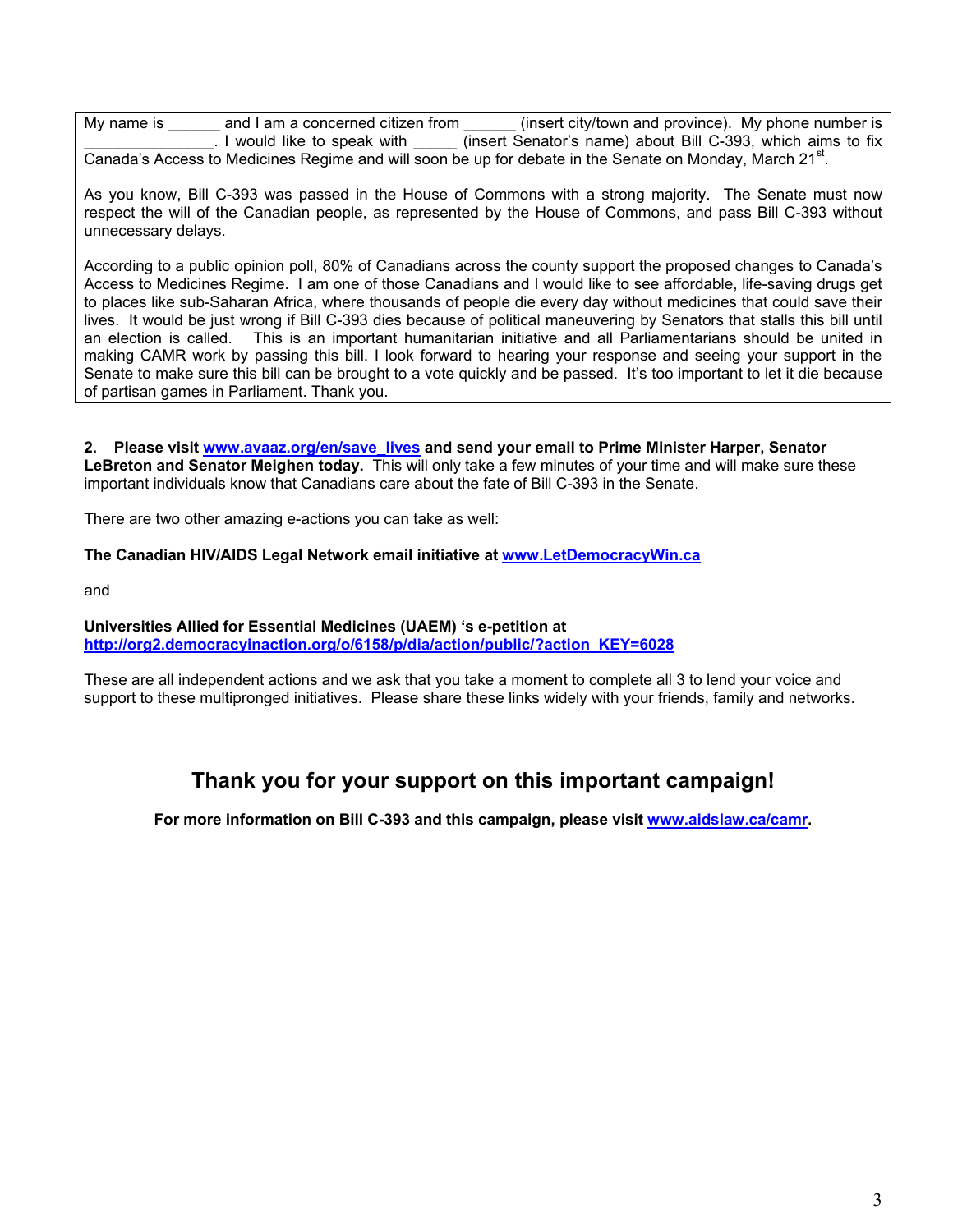| <b>Senator</b>         | <b>Party</b> | <b>PROV</b> | <b>Email</b>             | <b>Phone</b> | <b>Fax</b>   | <b>LANG</b> |
|------------------------|--------------|-------------|--------------------------|--------------|--------------|-------------|
| Bert Brown             | <b>CPC</b>   | AB          | brownb@sen.parl.gc.ca    | 613-944-3434 | 613-943-0244 | <b>ENG</b>  |
| Yonah Martin           | <b>CPC</b>   | <b>BC</b>   | martin@sen.parl.gc.ca    | 613-947-4078 | 613-947-4082 | <b>ENG</b>  |
| <b>Richard Neufeld</b> | <b>CPC</b>   | BC          | neufer@sen.parl.gc.ca    | 613-947-4055 | 613-947-4065 | <b>ENG</b>  |
| Nancy Greene Rain      | <b>CPC</b>   | BC          | rainen@sen.parl.gc.ca    | 613-947-4052 | 613-947-4054 | <b>ENG</b>  |
| Gerry St. Germain      | <b>CPC</b>   | BC          | stgerg@sen.parl.gc.ca    | 613-947-2242 | 613-947-2244 | <b>ENG</b>  |
| Janis G. Johnson       | <b>CPC</b>   | MB          | johnsj@sen.parl.gc.ca    | 613-943-1430 | 613-992-5029 | <b>ENG</b>  |
| Don Neil Plett         | <b>CPC</b>   | <b>MB</b>   | plettd@sen.parl.gc.ca    | 613-992-0180 | 613-992-0186 | <b>ENG</b>  |
| <b>Terry Stratton</b>  | <b>CPC</b>   | MB          | stratt@sen.parl.gc.ca    | 613-947-2224 | 613-943-1563 | <b>ENG</b>  |
| Noël A. Kinsella       | <b>CPC</b>   | <b>NB</b>   | kinsen@sen.parl.gc.ca    | 613-992-4416 | 613-992-9772 | <b>ENG</b>  |
| Percy Mockler          | <b>CPC</b>   | <b>NB</b>   | mocklp@sen.parl.gc.ca    | 613-947-4225 | 613-947-4227 | <b>ENG</b>  |
| Rose-May Poirier       | <b>CPC</b>   | <b>NB</b>   | poirir@sen.parl.gc.ca    | 613-943-4027 | 613-943-4026 | <b>ENG</b>  |
| Carolyn Stewart Olsen  | <b>CPC</b>   | <b>NB</b>   | stewac@sen.parl.gc.ca    | 613-992-0121 | 613-992-0124 | <b>ENG</b>  |
| John D. Wallace        | <b>CPC</b>   | <b>NB</b>   | wallaj@sen.parl.gc.ca    | 613-947-4240 | 613-947-4252 | <b>ENG</b>  |
| Ethel M. Cochrane      | <b>CPC</b>   | <b>NFL</b>  | cochre@sen.parl.gc.ca    | 613-992-1577 | 613-995-6691 | <b>ENG</b>  |
| <b>Fabian Manning</b>  | <b>CPC</b>   | <b>NFL</b>  | mannif@sen.parl.gc.ca    | 613-947-4203 | 613-947-4170 | <b>ENG</b>  |
| Elizabeth Marshall     | <b>CPC</b>   | <b>NFL</b>  | marshe@sen.parl.gc.ca    | 613-943-4011 | 613-943-4013 | <b>ENG</b>  |
| Gerald J. Comeau       | <b>CPC</b>   | <b>NS</b>   | comeag@sen.parl.gc.ca    | 613-943-1448 | 613-943-1556 | <b>ENG</b>  |
| Fred Dickson           | <b>CPC</b>   | <b>NS</b>   | johnse@sen.parl.gc.ca    | 613-947-4130 | 613-947-4134 | <b>ENG</b>  |
| Stephen Greene         | <b>CPC</b>   | <b>NS</b>   | greens@sen.parl.gc.ca    | 613-947-4210 | 613-947-4224 | <b>ENG</b>  |
| Michael L. MacDonald   | <b>CPC</b>   | <b>NS</b>   |                          | 613-995-1866 | 613-995-1853 | <b>ENG</b>  |
| Kelvin Kenneth Ogilvie | <b>CPC</b>   | <b>NS</b>   | ogilvk@sen.parl.gc.ca    | 613-992-0331 | 613-992-0334 | <b>ENG</b>  |
| Donald H. Oliver       | <b>CPC</b>   | <b>NS</b>   | olived@sen.parl.gc.ca    | 613-943-1445 | 613-943-1502 | <b>ENG</b>  |
| Dennis Glen Patterson  | <b>CPC</b>   | <b>NU</b>   | patted@sen.parl.gc.ca    | 613-992-0480 | 613-992-0495 | <b>ENG</b>  |
| Salma Ataullahjan      | <b>CPC</b>   | ON          |                          | 613-947-5906 | 613-947-5908 | <b>ENG</b>  |
| David Braley           | <b>CPC</b>   | ON          | braled@sen.parl.gc.ca    | 613-943-0040 | 613-943-0083 | <b>ENG</b>  |
| Consiglio Di Nino      | <b>CPC</b>   | ON          | dininc@sen.parl.gc.ca    | 613-992-3756 | 613-943-1883 | <b>ENG</b>  |
| Nicole C. Eaton        | <b>CPC</b>   | ON          | eatonn@sen.parl.gc.ca    | 613-947-4047 | 613-947-4044 | <b>ENG</b>  |
| Doug Finley            | <b>CPC</b>   | ON          | finled@sen.parl.gc.ca    | 613-992-0172 | 613-992-0169 | <b>ENG</b>  |
| Linda Frum             | <b>CPC</b>   | ON          | fruml@sen.parl.gc.ca     | 613-992-0310 | 613-992-0316 | <b>ENG</b>  |
| Irving Gerstein        | <b>CPC</b>   | ON          |                          | 613-947-4041 | 613-947-4039 | <b>ENG</b>  |
| Vim Kochhar            | <b>CPC</b>   | ON          | kochhv@sen.parl.gc.ca    | 613-943-4023 | 613-943-4025 | <b>ENG</b>  |
| Marjory LeBreton       | <b>CPC</b>   | ON          | lebrem@sen.parl.gc.ca    | 613-943-0756 | 613-943-1493 | <b>ENG</b>  |
| Michael A. Meighen     | <b>CPC</b>   | ON          | meighen@sen.parl.gc.ca   | 613-943-1421 | 613-943-1565 | <b>ENG</b>  |
| Don Meredith           | <b>CPC</b>   | ON          |                          | 613-996-8573 | 613-996-8570 | <b>ENG</b>  |
| Nancy Ruth             | <b>CPC</b>   | ON          | mcgeed@sen.parl.gc.ca    | 613-995-4174 | 613-995-4188 | <b>ENG</b>  |
| <b>Bob Runciman</b>    | <b>CPC</b>   | ON          | runcib@sen.parl.gc.ca    | 613-943-4020 | 613-943-4022 | <b>ENG</b>  |
| Hugh Segal             | <b>CPC</b>   | ON          | kfl@sen.parl.gc.ca       | 613-995-4059 | 613-995-5259 | <b>ENG</b>  |
| Michael Duffy          | <b>CPC</b>   | PE          | mikeduffy@sen.parl.gc.ca | 613-947-4163 | 613-947-4157 | <b>ENG</b>  |
| W. David Angus         | <b>CPC</b>   | QC          | anguswd@sen.parl.gc.ca   | 613-947-3193 | 613-947-3195 | <b>ENG</b>  |
| Pierre-Hugues          | <b>CPC</b>   | QC          |                          | 613-943-4030 | 613-943-4029 | <b>FR</b>   |
| Boisvenu               |              |             | boisvp@sen.parl.gc.ca    |              |              |             |
| Patrick Brazeau        | <b>CPC</b>   | QC          | brazep@sen.parl.gc.ca    | 613-947-4231 | 613-947-4228 | <b>FR</b>   |
| Claude Carignan        | <b>CPC</b>   | QC          | carigc@sen.parl.gc.ca    | 613-992-0240 | 613-992-0246 | <b>FR</b>   |
| Andrée Champagne       | <b>CPC</b>   | QC          | champa@sen.parl.gc.ca    | 613-995-3999 | 613-995-4034 | <b>FR</b>   |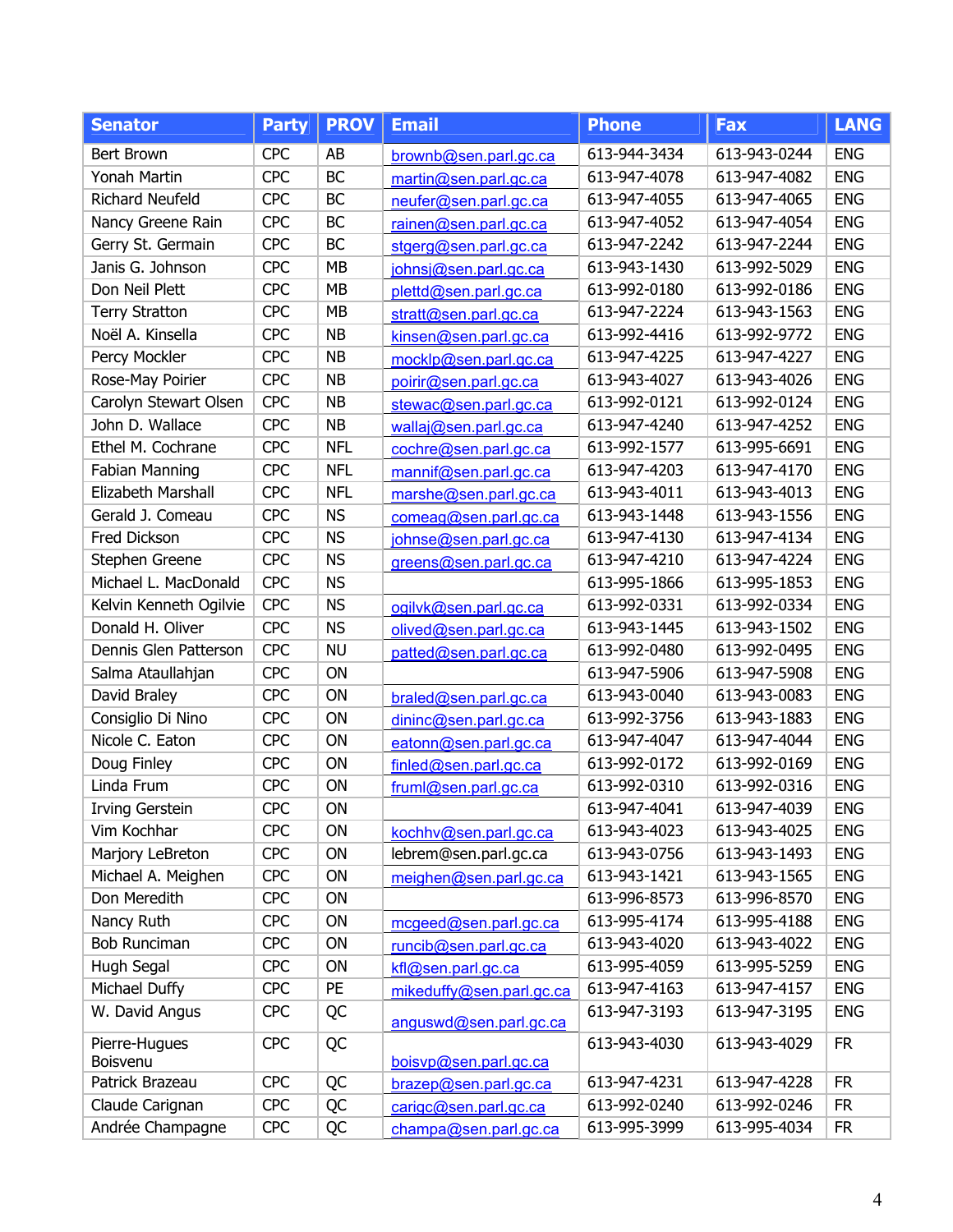| <b>Senator</b>                      | <b>Party</b> | <b>PROV</b> | <b>Email</b>            | <b>Phone</b> | <b>Fax</b>   | <b>LANG</b> |
|-------------------------------------|--------------|-------------|-------------------------|--------------|--------------|-------------|
| Jacques Demers                      | <b>CPC</b>   | QC          | tessil@sen.parl.gc.ca   | 613-992-0151 | 613-992-0128 | <b>FR</b>   |
| Suzanne Fortin-<br><b>Duplessis</b> | <b>CPC</b>   | QC          | fortis@sen.parl.gc.ca   | 613-947-4036 | 613-947-4004 | <b>FR</b>   |
| Leo Housakos                        | <b>CPC</b>   | QC          | lacomd@sen.parl.gc.ca   | 613-947-4237 | 613-947-4239 | <b>FR</b>   |
| Pierre-Claude Nolin                 | <b>CPC</b>   | <b>QC</b>   | nolinp@sen.parl.gc.ca   | 613-943-1451 | 613-943-1792 | <b>FR</b>   |
| Michel Rivard                       | <b>CPC</b>   | QC          | rivarm@sen.parl.gc.ca   | 613-947-4107 | 613-947-4110 | <b>FR</b>   |
| Judith Seidman                      | <b>CPC</b>   | QC          | seidmj@sen.parl.gc.ca   | 613-992-0110 | 613-992-0118 | <b>ENG</b>  |
| Larry W. Smith                      | <b>CPC</b>   | QC          |                         | 613-996-8559 | 613-996-8565 | <b>ENG</b>  |
| Raynell Andreychuk                  | <b>CPC</b>   | SK          | andrer@sen.parl.gc.ca   | 613-947-2239 | 613-947-2241 | <b>ENG</b>  |
| David Tkachuk                       | <b>CPC</b>   | <b>SK</b>   | tkachd@sen.parl.gc.ca   | 613-947-3196 | 613-947-3198 | <b>ENG</b>  |
| Pamela Wallin                       | <b>CPC</b>   | <b>SK</b>   | wallinp@sen.parl.gc.ca  | 613-947-4097 | 613-947-4091 | <b>ENG</b>  |
| Daniel Lang                         | <b>CPC</b>   | YT          | langd@sen.parl.gc.ca    | 613-947-4050 | 613-947-4049 | <b>ENG</b>  |
| Anne C. Cools                       | <b>IND</b>   | ON          | coolsa@sen.parl.gc.ca   | 613-992-2808 | 613-992-8513 | <b>ENG</b>  |
| Jean-Claude Rivest                  | <b>IND</b>   | QC          | jcrivest@sen.parl.gc.ca | 613-947-2236 | 613-947-2238 | <b>FR</b>   |
| Elaine McCoy                        | Prog.<br>Con | AB          | mccoye@sen.parl.gc.ca   | 613-995-4293 | 613-995-4304 | <b>ENG</b>  |
| Lowell Murray                       | Prog.<br>Con | ON          | murral@sen.parl.gc.ca   | 613-995-2407 | 613-947-4730 | <b>ENG</b>  |
| <b>Tommy Banks</b>                  | <b>LIB</b>   | AB          | gautht@sen.parl.gc.ca   | 613-995-1889 | 613-995-1938 | <b>ENG</b>  |
| Joyce Fairbairn                     | LIB          | AB          | fairbj@sen.parl.gc.ca   | 613-996-4382 | 613-995-3223 | <b>ENG</b>  |
| <b>Grant Mitchell</b>               | <b>LIB</b>   | AB          | mitchg@sen.parl.gc.ca   | 613-995-4254 | 613-995-4265 | <b>ENG</b>  |
| <b>Claudette Tardif</b>             | <b>LIB</b>   | AB          | tardic@sen.parl.gc.ca   | 613-947-3589 | 613-947-3609 | <b>FR</b>   |
| Larry W. Campbell                   | <b>LIB</b>   | BC          | campbel@sen.parl.gc.ca  | 613-995-4050 | 613-995-4056 | <b>ENG</b>  |
| Mobina S.B. Jaffer                  | <b>LIB</b>   | <b>BC</b>   | jaffem@sen.parl.gc.ca   | 613-992-0189 | 613-992-0673 | <b>ENG</b>  |
| <b>Sharon Carstairs</b>             | <b>LIB</b>   | MB          | carsts@sen.parl.gc.ca   | 613-947-7123 | 613-947-7125 | <b>ENG</b>  |
| Maria Chaput                        | LIB          | MB          | chapum@sen.parl.gc.ca   | 613-943-2435 | 613-943-2482 | <b>FR</b>   |
| Rod A.A. Zimmer                     | LIB          | <b>MB</b>   | zimmer@sen.parl.gc.ca   | 613-995-4043 | 613-995-4046 | <b>ENG</b>  |
| Jospeh A. Day                       | <b>LIB</b>   | <b>NB</b>   | dayja@sen.parl.gc.ca    | 613-992-0833 | 613-992-1175 | <b>ENG</b>  |
| Rose-Marie Losier-<br>Cool          | LIB          | <b>NB</b>   | losier@sen.parl.gc.ca   | 613-947-8011 | 613-947-8013 | <b>FR</b>   |
| Sandra M. Lovelace<br>Nicholas      | <b>LIB</b>   | <b>NB</b>   | smithc@sen.parl.gc.ca   | 613-943-3635 | 613-943-3637 | <b>ENG</b>  |
| Pierrette Ringuette                 | <b>LIB</b>   | <b>NB</b>   | ringup@sen.parl.gc.ca   | 613-943-2248 | 613-943-2245 | <b>FR</b>   |
| Fernand Robichaud                   | <b>LIB</b>   | <b>NB</b>   |                         | 613-943-0675 | 613-943-0677 | <b>FR</b>   |
| George Baker                        | LIB          | <b>NFL</b>  | bakerg@sen.parl.gc.ca   | 613-947-2517 | 613-947-1525 | <b>ENG</b>  |
| George Furey                        | LIB          | <b>NFL</b>  | fureyg@sen.parl.gc.ca   | 613-943-7805 | 613-943-7807 | <b>ENG</b>  |
| <b>Bill Rompkey</b>                 | <b>LIB</b>   | <b>NFL</b>  | rompkw@sen.parl.gc.ca   | 613-947-9584 | 613-947-9586 | <b>ENG</b>  |
| Nick G. Sibbeston                   | <b>LIB</b>   | <b>NT</b>   | sibnic@sen.parl.gc.ca   | 613-943-7790 | 613-943-7792 | <b>ENG</b>  |
| Jane Cordy                          | LIB          | <b>NS</b>   | cordyj@sen.parl.gc.ca   | 613-995-8409 | 613-995-8432 | <b>ENG</b>  |
| James S. Cowan                      | <b>LIB</b>   | <b>NS</b>   | cowanj@sen.parl.gc.ca   | 613-995-4268 | 613-995-4287 | <b>ENG</b>  |
| Terry M. Mercer                     | <b>LIB</b>   | <b>NS</b>   | mercet@sen.parl.gc.ca   | 613-996-2657 | 613-947-2345 | <b>ENG</b>  |
| Wilfred P. Moore                    | LIB          | <b>NS</b>   | moorew@sen.parl.gc.ca   | 613-947-1921 | 613-943-1995 | <b>ENG</b>  |
| Art Eggleton                        | <b>LIB</b>   | ON          | egglea@sen.parl.gc.ca   | 613-995-4230 | 613-995-4237 | <b>ENG</b>  |
| Mac Harb                            | <b>LIB</b>   | ON          | harbm@sen.parl.gc.ca    | 613-996-2379 | 613-996-2318 | <b>ENG</b>  |
| Colin Kenny                         | <b>LIB</b>   | ON          | kennyco@sen.parl.gc.ca  | 613-996-2877 | 613-996-3737 | <b>ENG</b>  |
| Frank W. Mahovlich                  | <b>LIB</b>   | ON          | mahovf@sen.parl.gc.ca   | 613-943-2065 | 613-943-2067 | <b>ENG</b>  |